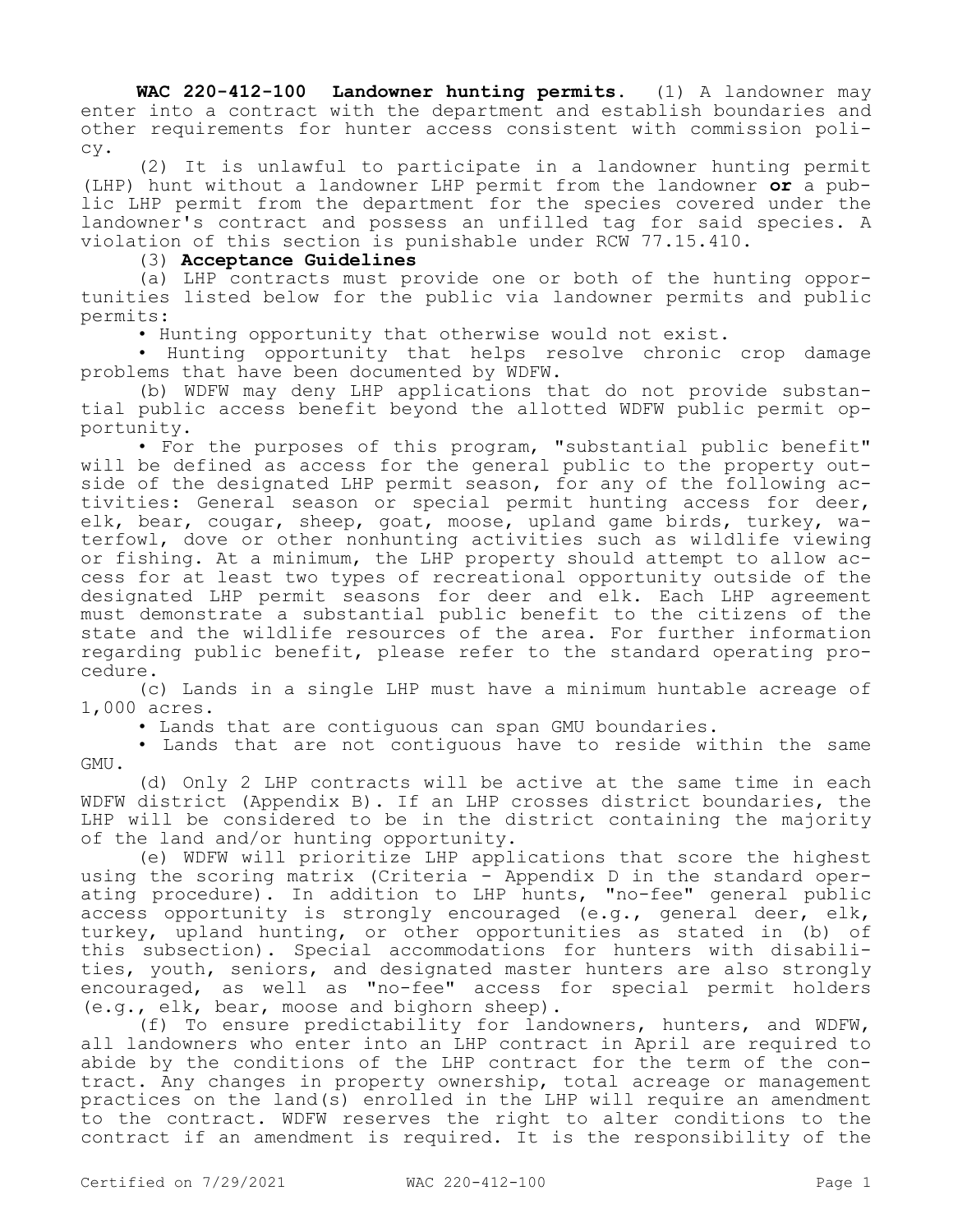landowner to inform the proper WDFW regional staff of any changes. Not providing accurate information may result in the termination of the contract.

(g) Landowners may only be involved in one LHP statewide.

# (4) **Program Guidelines**

(a) Policy C-6002 divides hunting on LHP cooperator lands into public and landowner permit opportunities. Public opportunity is defined as permits that are drawn through the WDFW permit drawing system or are drawn through a public raffle. Landowner opportunity is defined as those permits allocated to and distributed by the LHP cooperator(s).

(b) No LHP permits for elk will be issued in those GMUs where branch-antlered bull elk hunting is by quality or bull elk special permits only.

(c) No LHP permits for deer will be issued in those GMUs where antlered deer hunting is by quality or buck deer special permits only.

(d) Landowners may sell access associated with landowner LHP permits, but then may be required to waive the right to claims for wildlife damage. Selling access may also affect landowner liability as described in RCW 4.24.200 and 4.24.210. It is the responsibility of the landowner to ensure they are protected against liability claims.

(e) WDFW will draw permits for public hunting opportunity through the licensing permit drawing system or through a public raffle. Public raffles must be conducted according to state laws and regulations including, but not limited to, WAC 220-412-050 and as outlined in the commission policy C-6002.

(f) Access to LHP property and associated hunting will be free of charge for individuals who draw a public LHP permit. Hunting opportunity (i.e., location, length of time, season of the hunt and hunting area) must be equivalent for public permit holders and landowner permit holders. Landowners not meeting this requirement will have their LHP contract voided. Landowners in an LHP may be required to provide evidence verifying equitability between both the public and landowner permits.

(g) Lands in an LHP contract will be identified on the WDFW website, along with other private and public hunting lands. The cooperator or WDFW may create additional detailed maps to better inform the public. Any additional maps or materials may also be posted on the WDFW website.

(h) LHP boundaries will be posted with WDFW approved signs in accordance with boundary posting requirements section of the standard operating procedure.

(i) LHP properties may not have fences that alter or prevent the natural movement of wildlife.

(j) All LHP permits are only valid within the identified LHP property boundaries. Any wildlife harvested outside the boundaries of the LHP using an LHP permit will be considered a "closed season" violation. LHP permits are not valid on private or public in-holdings that are not included in the LHP contract.

(k) Any cost to implement the program, other than costs typically covered by WDFW (e.g., WDFW staff time and LHP signage), will be the responsibility of the landowner.

(l) Damage prevention permits authorized under WAC 220-440-060 will be issued to LHP cooperators only if WDFW deems it necessary to control damage.

(m) All LHP contracts will be tied to the three-year season setting cycle.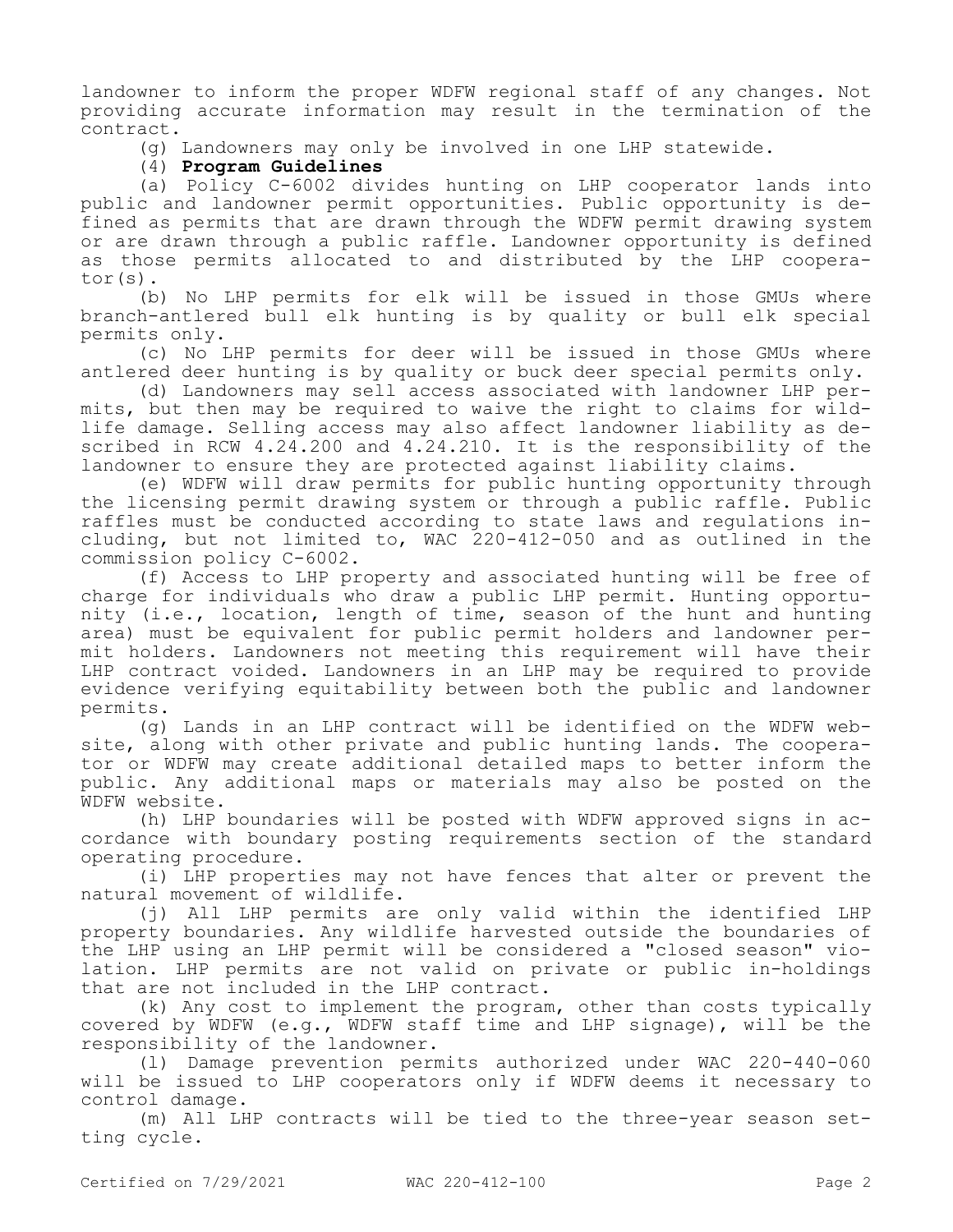(n) LHP permits will be allocated annually. WDFW regional staff will provide permit recommendations to the private lands section manager by November of each year.

(o) A cooperator who does not comply with their LHP contract may have their contract voided by the department. If their contract is voided, they will not be able to reapply until the next application cycle and forfeit any remaining permits to WDFW. If a contract is voided, the LHP property may be enrolled in another WDFW access program without having to wait until the next LHP application cycle.

(p) WDFW at its discretion may deny any LHP application for biological or social reasons.

(q) LHPs shall not be authorized in areas where other access opportunities may be jeopardized.

(r) Due to the limited availability of habitat funding, LHP properties will not be prioritized for any funding available to the private lands access program for the purposes of habitat enhancement, restoration or other habitat related activities. This does not include federal programs, where WDFW staff provide technical assistance.

Annual reports (Appendix C) will be required for all LHP properties. The annual report form will be mailed to the landowners with their LHP permits each year. Reports are due back to the private lands section manager no later than May 1st of the following year. Failing to mail/send completed annual reports may result in a delay in issuing permits the following hunting season. Chronic failure to submit reports will lead to voiding of the LHP contract.

(5)(a) **Buckrun**

(i) Buckrun is located in Grant County, near the town of Wilson Creek.

(ii) Hunting on Buckrun is managed for a quality experience by scheduling hunt dates and keeping the number of hunters in the field low. Hunters with limited flexibility for hunt dates may experience scheduling problems. Hunters can generally expect one-day hunts during the permit seasons with written authorization from the Buckrun manager. All hunters must check in and out with the landowner or their designee on hunt day. Hunts are scheduled on a first-come basis by calling 509-345-2577 in advance.

# (b) **Buckrun landowner hunting permits**

(i) Buckrun's manager will distribute Buckrun's landowner hunting permits. Buckrun may charge an access fee for these permits, but not for winning raffle permits. Only hunters possessing a modern firearm deer tag are eligible for permits on Buckrun's properties. Contact the manager at 509-345-2577 for additional information.

(ii) **Deer Seasons for the landowner portion of LHP permits:**

| <b>Hunt Name</b> | Ouota | <b>Access Season</b> | <b>Special Restrictions</b>                      | <b>Boundary Description</b> |
|------------------|-------|----------------------|--------------------------------------------------|-----------------------------|
| <b>Buckrun</b>   | 10    | Sept. 1 - Dec. 31    | Antlerless Mule Deer or<br>any White-tailed Deer | Buckrun                     |
| Buckrun          | 30    | Sept. 1 - Dec. 31    | Any deer                                         | Buckrun                     |
| Buckrun Raffle   | 10    | Oct. 25 - Dec. 31    | Any deer                                         | Buckrun                     |

#### (c) **Buckrun public hunting permits**

(i) Hunters must apply to the Washington department of fish and wildlife for Buckrun's special hunting permits. Only hunters possessing a modern firearm deer tag are eligible for these special permits. All hunters must check in and out with the landowner or their designee. Hunts must be scheduled in advance by calling 509-345-2577.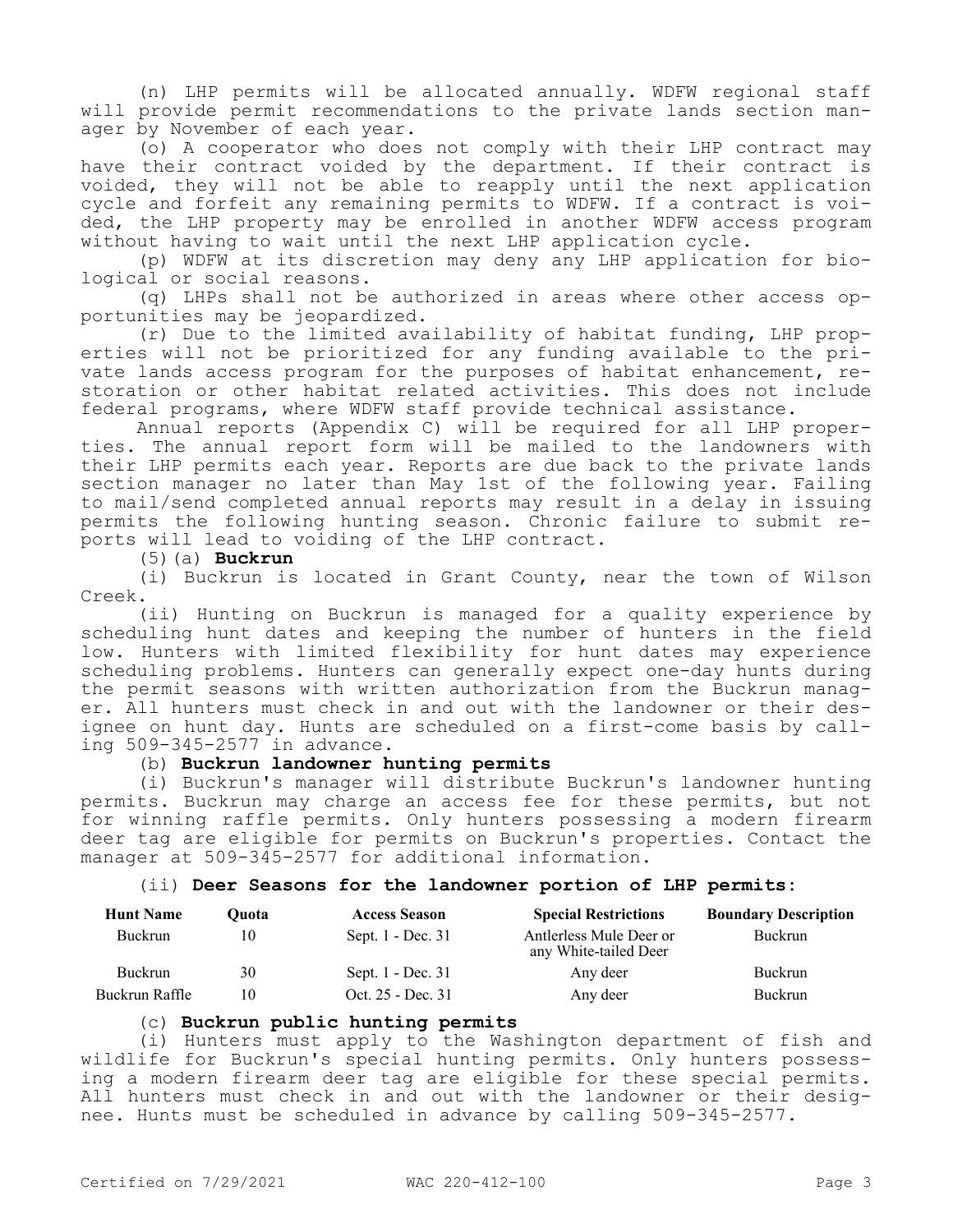# (ii) **Deer Seasons for the public portion of the LHP permits:**

| <b>Hunt Name</b> | .<br>Number | <b>Permit Season</b> | <b>Special Restrictions</b> | <b>Boundary Description</b> |
|------------------|-------------|----------------------|-----------------------------|-----------------------------|
| Buckrun          |             | Sept. 1 - Dec. 31    | Antlerless                  | Buckrun                     |

#### (6)(a) **Silver Dollar Association**

**Permit** 

The Silver Dollar Association is located in Yakima and Benton counties, on the western edge of the Hanford Reservation.

# (b) **Silver Dollar Association landowner hunting permits**

(i) The Silver Dollar Association's manager will distribute the association's landowner hunting permits. The association may charge an access fee for these permits.

# (ii) **Elk Seasons for the landowner portion of the LHP permits:**

| <b>Hunt Name</b> | Ouota- | <b>Access Season</b> | <b>Special Restrictions</b> | <b>Boundary Description</b> |
|------------------|--------|----------------------|-----------------------------|-----------------------------|
| Silver Dollar    |        | Aug. 1 - March 31    | Any Elk                     | Silver Dollar               |
| Silver Dollar    |        | Aug. $1 - March 31$  | Antlerless                  | Silver Dollar               |

#### (c) **Silver Dollar Association public hunting permits**

(i) Hunters must apply to the department for the Silver Dollar Association's special hunting permits.

# (ii) **Elk Seasons for the public portion of the LHP permits:**

| <b>Hunt Name</b>                | Permit<br><b>Number</b> | Weapon/Tag | <b>Permit Season</b> | <b>Special</b><br><b>Restrictions</b>                 | <b>Boundary</b><br><b>Description</b> |
|---------------------------------|-------------------------|------------|----------------------|-------------------------------------------------------|---------------------------------------|
| Silver Dollar                   |                         | ΕF         | Aug. 1 - March 31    | Youth Only, Any Elk                                   | Silver Dollar                         |
| Silver Dollar<br>Antlerless Elk |                         | EF         | Aug. 1 - March 31    | Youth Only,<br>Antlerless Elk Only                    | Silver Dollar                         |
| Silver Dollar<br>Antlerless Elk |                         | ΕF         | Aug. 1 - March 31    | Persons of Disability<br>Only, Antlerless Elk<br>Only | Silver Dollar                         |

#### (7)(a) **Blackrock Ranches**

Blackrock Ranches is located in Yakima County west of the Hanford Reservation.

# (b) **Blackrock Ranches landowner hunting permits**

(i) Blackrock Ranches' manager will distribute the ranches' landowner hunting permits. Blackrock Ranches may charge an access fee for these permits.

# (ii) **Elk Seasons for the landowner portion of the LHP permits:**

| <b>Hunt Name</b>            | Ouota- | <b>Access Season</b> | <b>Special Restrictions</b> | <b>Boundary Description</b> |
|-----------------------------|--------|----------------------|-----------------------------|-----------------------------|
| <b>Blackrock</b><br>Ranches |        | Aug. 1 - March 31    | Any Elk                     | <b>Blackrock Ranches</b>    |
| <b>Blackrock</b><br>Ranches |        | Aug. 1 - March 31    | Antlerless                  | <b>Blackrock Ranches</b>    |

## (c) **Blackrock Ranches public hunting permits**

(i) Hunters must apply to the department for Blackrock Ranches' special hunting permits. To apply, hunters must have an eastside elk tag.

# (ii) **Elk Seasons for the public portion of the LHP permits:**

| <b>Hunt Name</b>            | <b>Permit</b><br>Number | Weapon/Tag | Permit<br>Season  | <b>Special</b><br><b>Restrictions</b> | <b>Boundary</b><br><b>Description</b> |
|-----------------------------|-------------------------|------------|-------------------|---------------------------------------|---------------------------------------|
| <b>Blackrock</b><br>Ranches |                         | ΕF         | Aug. 1 - March 31 | Any Elk                               | <b>Blackrock Ranches</b>              |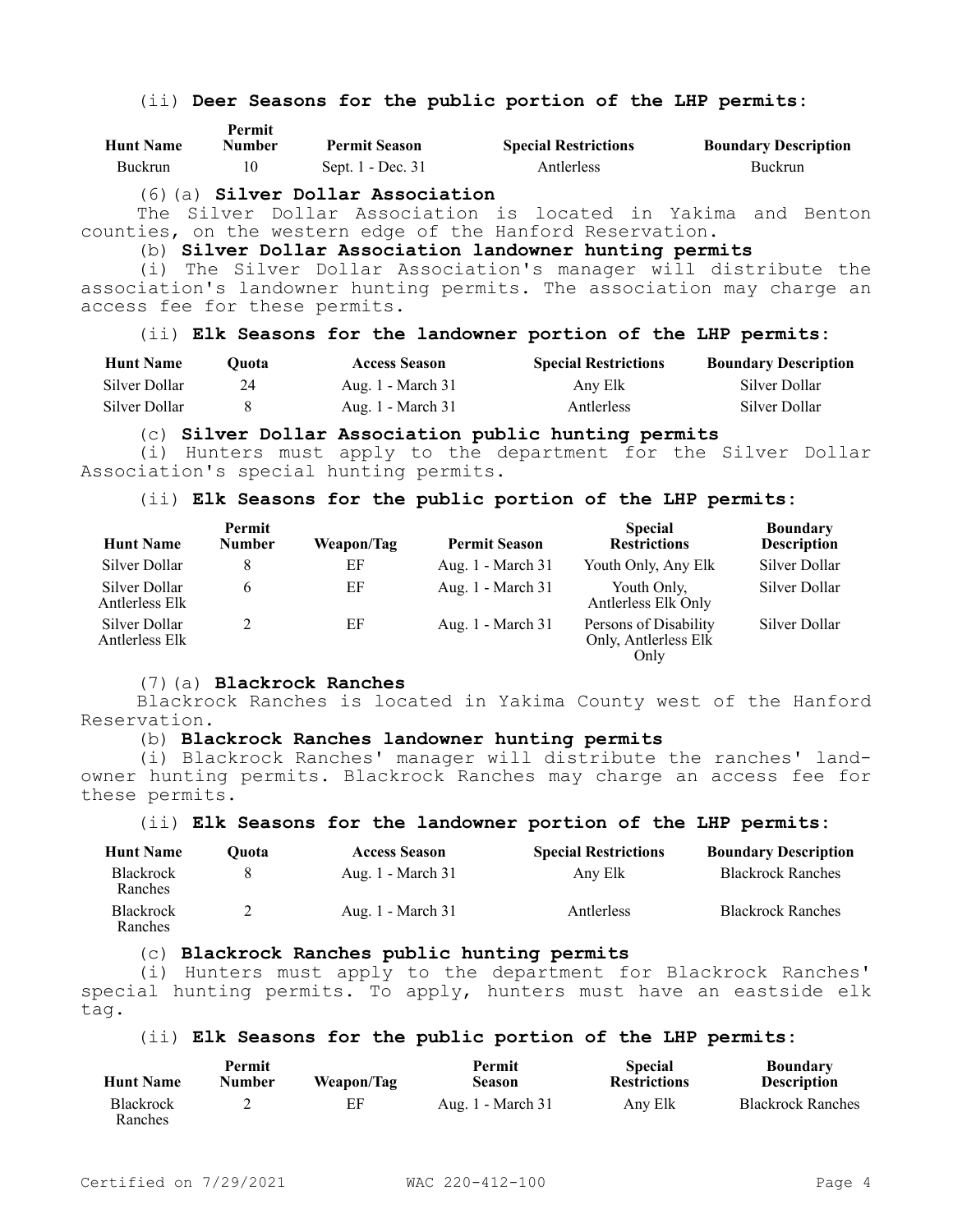| <b>Hunt Name</b>            | <b>Permit</b><br><b>Number</b> | Weapon/Tag | Permit<br><b>Season</b> | <b>Special</b><br><b>Restrictions</b> | <b>Boundary</b><br><b>Description</b> |
|-----------------------------|--------------------------------|------------|-------------------------|---------------------------------------|---------------------------------------|
| <b>Blackrock</b><br>Ranches |                                | ΕF         | Aug. 1 - March 31       | Antlerless Only                       | <b>Blackrock Ranches</b>              |
| Blackrock<br>Ranches        |                                | ΕF         | Aug. 1 - March 31       | Youth Only, Any Elk                   | <b>Blackrock Ranches</b>              |
| <b>Blackrock</b><br>Ranches |                                | ΕF         | Aug. 1 - March 31       | Youth Only,<br>Antlerless Only        | <b>Blackrock Ranches</b>              |

(8)(a) **Columbia Plateau Wildlife Management Association**

(i) The Columbia Plateau Wildlife Management Association (CPWMA) landowner hunting permit area is located in Spokane County (GMU 130) near Turnbull National Wildlife Refuge.

(ii) Landowner permit hunts are primarily small ranch hunts but are managed for a quality experience by keeping the number of hunters in the field low.

## (b) **Columbia Plateau Wildlife Management Association landowner hunting permits**

(i) CPWMA's manager will distribute the association's landowner hunting permits. CPWMA will not charge an access fee for raffle permit winners. Only hunters possessing an elk tag are eligible for permits on CPWMA's properties. All successfully drawn permit applicants must have written authorization from CPWMA's manager and must check in and out with CPWMA's designee at the beginning and ending of the scheduled hunting dates. Successful applicants will receive a packet of information with forms to complete and a map showing the hunt area. These applicants must complete the forms and return them before September 30. Applicants should see CPWMA's website at www.cpwma.org or contact the hunt manager at 509-263-4616. Holders of landowner permits selected through raffle, including 9 antlerless elk and 2 any elk permits, are eligible to purchase second elk tags that may only be used on lands included in the CPWMA LHP.

# (ii) **Elk Seasons for the landowner portion of the LHP permits:**

| <b>Hunt Name</b>  | <b>Ouota</b>                | <b>Access Season</b> | <b>Special Restrictions</b> | <b>Boundary Description</b> |
|-------------------|-----------------------------|----------------------|-----------------------------|-----------------------------|
| <b>CPWMA</b>      |                             | Jan. 1 - Mar. 31     | Antlerless                  | <b>CPWMA</b>                |
| <b>CPWMA</b>      |                             | Jan. 1 - Mar. 31     | Any Bull                    | <b>CPWMA</b>                |
| CPWMA Raffle      | 3                           | Jan. 1-31            | Antlerless                  | <b>CPWMA</b>                |
| CPWMA Raffle      | 3                           | Feb. 1-28            | Antlerless                  | <b>CPWMA</b>                |
| CPWMA Raffle      | 3                           | Mar. 1-31            | Antlerless                  | <b>CPWMA</b>                |
| CPWMA Raffle<br>4 | $\mathcal{D}_{\mathcal{L}}$ | Jan. 1 - Mar. 31     | Any Bull                    | <b>CPWMA</b>                |

(c) **Columbia Plateau Wildlife Management Association public hunting permits**

(i) Hunters must apply to the department for CPWMA's special hunting permits. All successfully drawn permit applicants must have written authorization from CPWMA's manager and must check in and out with CPWMA's designee at the beginning and ending of the scheduled hunting dates. Successful applicants will receive a packet of required information with forms to complete and a map showing the hunt area. These applicants must complete the forms and return them before September 30. Applicants should see CPWMA's website at www.cpwma.org or contact the hunt manager at 509-263-4616.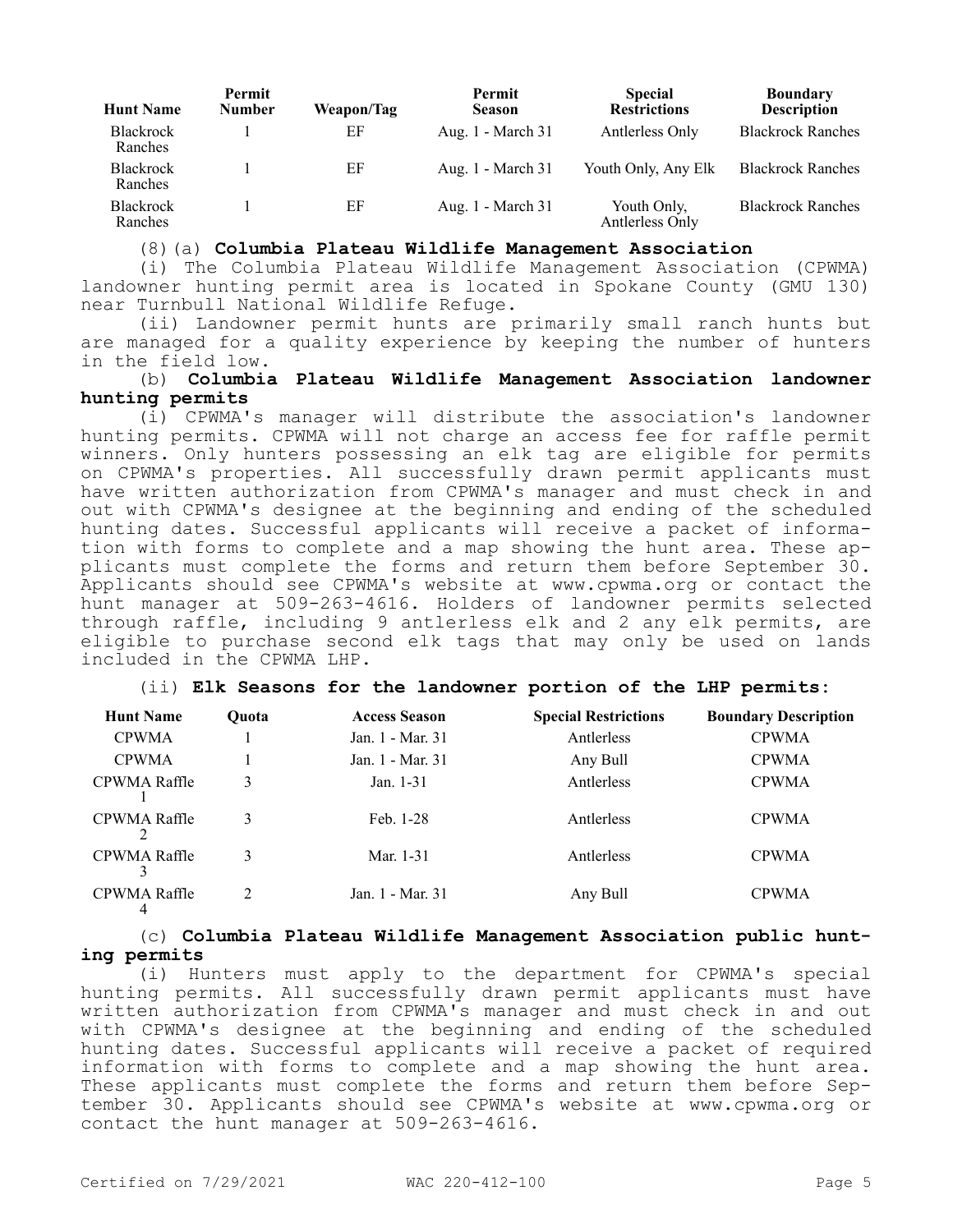## (ii) **Elk Seasons for the public portion of the LHP permits:**

| <b>Hunt Name</b> | 0uota | <b>Access Season</b> | <b>Special Restrictions</b> | <b>Boundary Description</b> |
|------------------|-------|----------------------|-----------------------------|-----------------------------|
| CPWMA 1          |       | Jan. 1 - Mar. 31     | Any Bull                    | <b>CPWMA</b>                |

## (9)(a) **Centralia Mine**

(i) Centralia Mine landowner hunting permit area is located in Lewis and Thurston counties (GMU 667) on the Centralia Mine near Centralia.

(ii) The Centralia Mine is owned by TransAlta and is a federally mandated, closed access area. Hunters must be escorted by TranAlta employees to access the property. Public hunters that are drawn for permits are escorted to huntable areas on the mine by employees with TransAlta that volunteer their time.

# (b) **Centralia Mine landowner hunting permits**

(i) TransAlta staff will distribute the Centralia Mine landowner hunting permits including to TransAlta staff that volunteer as guides for state disabled, senior and youth permit elk hunts. TransAlta volunteers using their permits will attempt to target limping cows to assist with Treponeme Associated Hoof Disease control.

(ii) **Elk Seasons for the landowner portion of the LHP permits:**

| <b>Hunt Name</b> | 'Juota | <b>Access Season</b> | <b>Special Restrictions</b> | <b>Boundary Description</b> |
|------------------|--------|----------------------|-----------------------------|-----------------------------|
| Centralia Mine   |        | Sept. 1 - Dec. 31    | Antlerless                  | Centralia Mine              |

## (c) **Centralia Mine public hunting permits**

(i) Hunters must apply to the department for Centralia Mine special hunting permits. To apply, hunters must have the required license/transport tag who are 65 years and older at some point during the license year for the senior hunts or be registered with the department as a hunter with a disability for the disabled hunts or meet the qualifications for youth hunting for the youth hunt. Successful applicants will be contacted by TransAlta to arrange their hunt date and will receive a packet of logistical information from TransAlta about the hunt.

## (ii) **Elk Seasons for the public portion of the LHP permits:**

| <b>Hunt Name</b> | Ouota | <b>Access Season</b> | <b>Special Restrictions</b> | <b>Boundary Description</b> |
|------------------|-------|----------------------|-----------------------------|-----------------------------|
| Centralia Mine   |       | Sept. $4-12^*$       | Senior only, Antlerless     | Centralia Mine              |
| Centralia Mine   |       | Sept. $18-26*$       | Disabled only, Antlerless   | Centralia Mine              |
| Centralia Mine   |       | Oct. $2-10*$         | Youth only, Any Bull        | Centralia Mine              |

\*Individuals selected for these hunts will be granted a single weekend within the listed time frame. Coordination with the hunt manager is required when selecting specific weekend dates.

[Statutory Authority: RCW 77.04.012, 77.04.055, 77.12.047, and 77.12.240. WSR 21-14-022 (Order 21-61), § 220-412-100, filed 6/28/21, effective 7/29/21; WSR 20-12-080 (Order 20-76), § 220-412-100, filed 6/1/20, effective 7/2/20. Statutory Authority: RCW 77.04.090, 77.04.130, 77.15.568, 77.08.010, 77.65.510, 77.65.515, and 77.65.520. WSR 19-10-011 (Order 19-79), § 220-412-100, filed 4/19/19, effective 5/20/19. Statutory Authority: RCW 77.04.012, 77.04.013, 77.04.020, 77.04.055, 77.12.020, 77.12.040, 77.12.047, 77.12.150, 77.12.210, 77.12.240, 77.12.320, 77.12.570, 77.12.800, 77.15.245, 77.32.007, 77.32.050, 77.32.070, 77.32.090, 77.32.370, and 77.32.530. WSR 18-11-061 (Order 18-76), § 220-412-100, filed 5/11/18, effective 6/11/18. Statutory Authority: RCW 77.04.012, 77.04.020, 77.04.055,